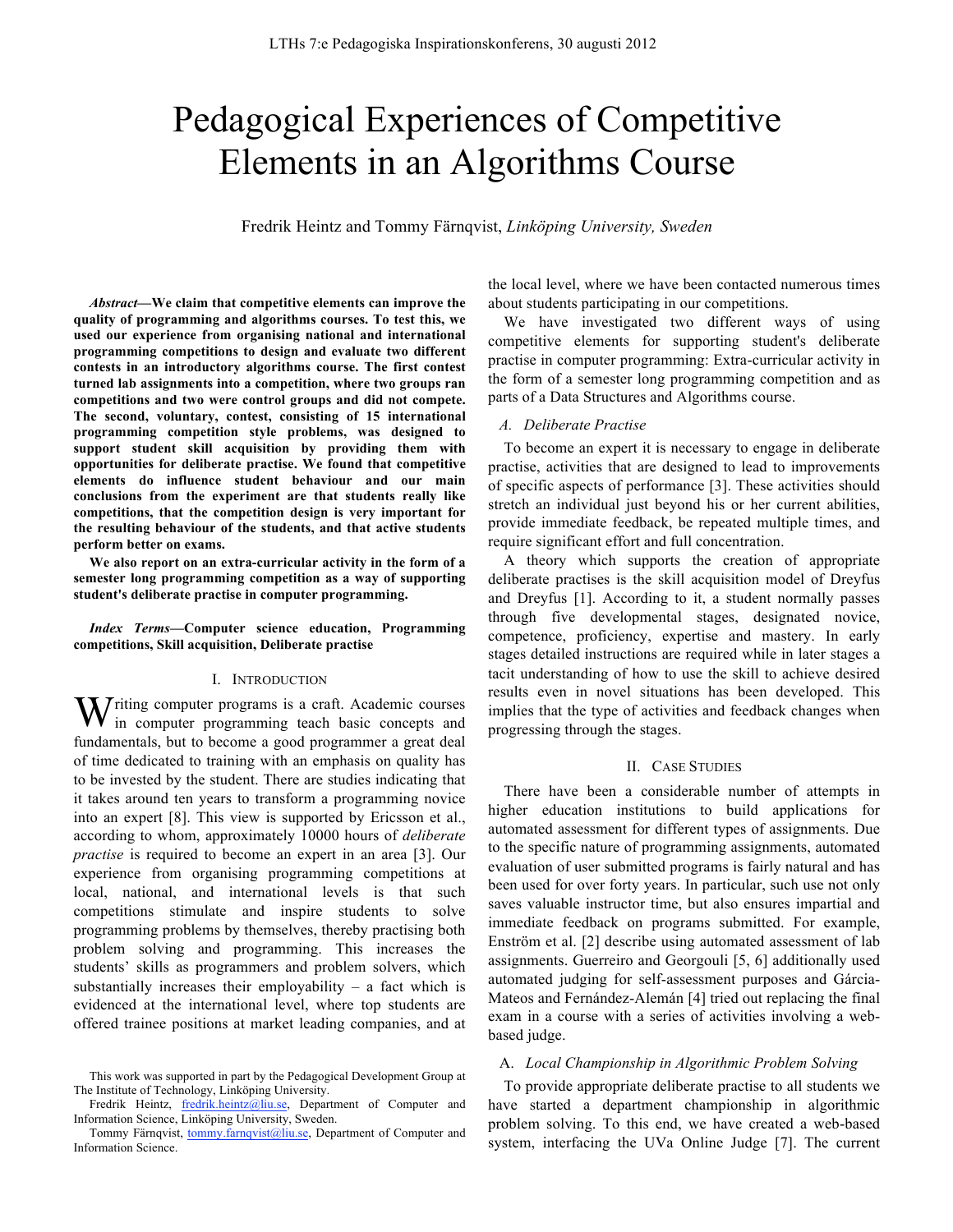competition is individual and runs the whole semester. Every week each student receives three selected problems of varying difficulty with a common theme. A student can also at any time create a *challenge* of a particular difficulty, which means that a problem of the desired difficulty is randomly selected from a large database. To support feedback directly from other students, the contest design encourages other students to solve the same problems and discuss these in a forum. To support detailed feedback on solutions, threads in the forum can be locked to be viewable by only those that have solved the problem being discussed. Students therefore both get immediate feedback from an automatic judge and detailed feedback from staff and other students. Multiple related problems of increasing difficulty provide repetition and stretch the students' abilities. Since solving these problems require intense effort and concentration all the conditions for deliberate practise are satisfied by the competition.

| Semester    | <b>Students</b><br>active/registered | <b>Problems solved</b><br>by all/by winner | Solved problems per<br>active/registered student | <b>Unique problems</b><br>solved |
|-------------|--------------------------------------|--------------------------------------------|--------------------------------------------------|----------------------------------|
| Spring 2010 | 12/12                                | 81/15                                      | 6.75/6.75                                        | 16                               |
| Fall 2010   | 16/38                                | 224/42                                     | 14/5.89                                          | 42                               |
| Fall 2011   | 27/82                                | 356/84                                     | 13.19/4.34                                       | 215                              |
| Spring 2012 | 23/57                                | 405/89                                     | 16.61/7.11                                       | 133                              |

**Fig. 1. Overview of activity in department championship.**

The design of the competition influences the student activity, as Fig. 1 shows. When it only had 3 weekly problems, the maximum number of problems solved was relatively limited (spring and fall 2010). When challenges replaced weekly problems (fall 2011) the number of problems increased significantly, but the opportunities for discussion were reduced as few students solved the same problem. When challenges and weekly problems were combined (spring 2012) the competition could get the best of both designs. Informal feedback from the students also reinforce our perception that the competition has evolved to become better balanced, both in terms of difficulty and required effort as well as being able to keep the interest up during a longer period of time.

# *B. Competitive Elements in a Data Structures and Algorithms Course (DALG)*

The DALG course is given at the start of the second year for students from the three main Computer Science curricula at our university, and is organised in traditional monolithic form with weekly lectures, class room sized tutorials, laboratory sessions, and a written final exam. The course comprises 6 ECTS credits, and during fall 2011 there were 140 students enrolled. There is one failing grade "U", and passing grades are designated 3, 4, and 5.

**TABLE I Average credits taken and average grades in programming, math, and CS courses for different groupings**

|               | All  | Group 1 | Group 2 | Group 3 |
|---------------|------|---------|---------|---------|
| Total credits | 42.4 | 43.6    | 43.4    | 40.0    |
| Prog. credits | 11.0 | 10.9    | 11.1    | 11.0    |
| Prog. grade   | 3.73 | 3.75    | 3.84    | 3.58    |
| Math credits  | 15.0 | 16.2    | 16.1    | 12.4    |
| Math grade    | 3.61 | 3.57    | 3.65    | 3.60    |
| CS credits    | 15.1 | 14.6    | 14.8    | 16.0    |
| CS grade      | 3.78 | 3.75    | 3.84    | 3.74    |

## *1) Lab Assignment Contests*

To compare different designs for the lab assignment contest we had four different groups. The first group competed based on speed (days from start of the course) and correctness  $(+3)$ penalty days for incorrect submissions). The second group competed based on quality (cyclomatic complexity and instruction count) and efficiency (runtime and memory consumption). The third and fourth groups were control groups and did not compete. Table I gives various background statistics about the groups at the start of the course. We have performed extensive statistical testing and found that the only significant difference (at the 5% level) between any groupings in Table I concerns math credits taken for Group 1 and Group 3, where both the means as well as the entire populations are significantly different. Group 4 consisted of students from our IT programme, while the other groups contained a mixture of students from our two other main CS programmes. The IT students take a rather different set of courses compared to our other CS students, and also incorporate problem based learning in an essential way, making it nonsensical to include



**Fig. 2. Submission activity for the four groups on the four lab assignments in the DALG course.**

All groups had to submit their labs to an online system as soon as they thought they were ready. We found that both competing groups were influenced by our competitions, with the strongest effect being that the submission pattern for the groups differs dramatically. This is shown in Fig. 2, where group 1 worked very fast and group 2 slightly faster than the control groups (group 3 and group 4).

In particular, the lectures did not go through the material for the first lab assignment until week two of the course, so the submission pattern of group 4 is more like what you would expect during a year with no competitions. We believe that since group 3 consisted of students from the same programmes as the competing groups the thrill of competition more easily